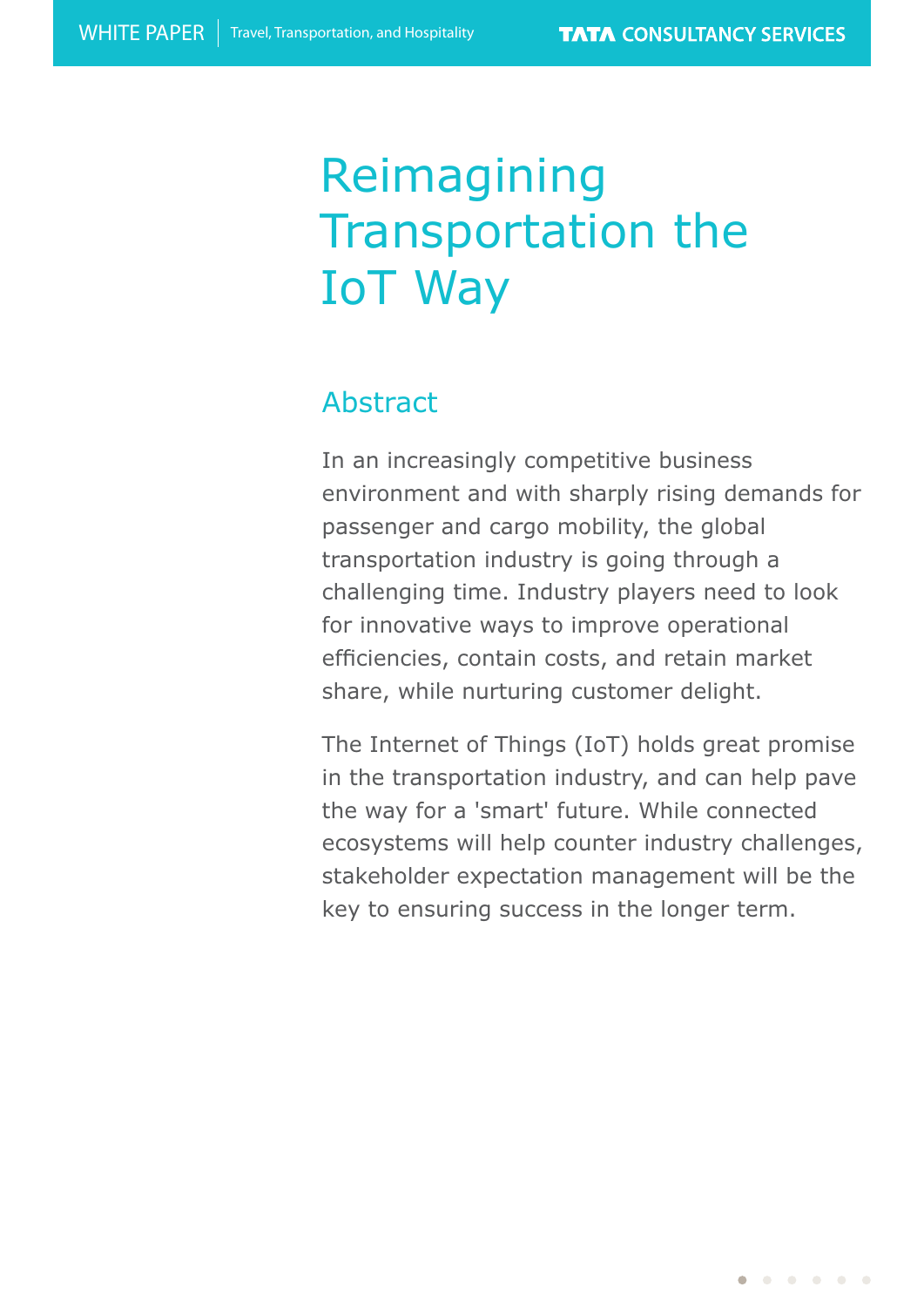Globally, transportation systems are reeling under the sharp growth in the number of vehicles, estimated to rise from 1.1 billion in 2011 to 2.5 billion by  $2050.<sup>1</sup>$  The economic cost of the resultant congestion is enormous—the United States Department of **Transportation** estimates it to be around US \$200 billion per year, for all modes of transport considered together.<sup>2</sup>

### Bottlenecks in the Transportation Industry

Apart from congestion issues, the transportation and logistics value chain is paved with bottlenecks.

- <sup>n</sup> Customer expectations are constantly on the rise, and the need for future-proof integrated offerings is imminent
- Workforce optimization and in-transit visibility is critical
- There is increasing pressure to improve throughput and margins while reducing costs
- **Regulatory obligations are expanding, and the share of** regulatory fees and tolls in total transport costs will likely go up from approximately 10% to 15-25%<sup>4</sup>
- n Changes in industry regulations will force ports, aviation, railway, and truck manufacturers to ensure environmental sustainability
- There is a pressing demand to focus on health and safety in operations

The need of the hour is a transformational solution, one that infuses knowledge and intelligence across the entire transportation ecosystem. The IoT makes such a solution possible. Characterized by connected platforms, pervasive computing devices, advanced mobile networks, improved security, privacy protection technologies, sophisticated data algorithms, and simulation and visualization tools, an IoTdriven ecosystem is the answer to our transportation woes.

### The Smart Transport Promise

Smart transport has the capability to address all the challenges faced by transportation and logistics players. It is not a simple point solution, but an amalgamation of digital technologies spanning a variety of domains, from transportation and logistics to telecommunication, from automation to machineto-machine (M2M) interactions, and from Big Data analytics to Artificial Intelligence.

Smart transport aims to connect and integrate transport and other infrastructure into an interactive system of physical things and services. Ultimately, these digital technologies can be used to solve the demographic, social, economic, and environmental challenges related to transport infrastructure in developed and developing regions.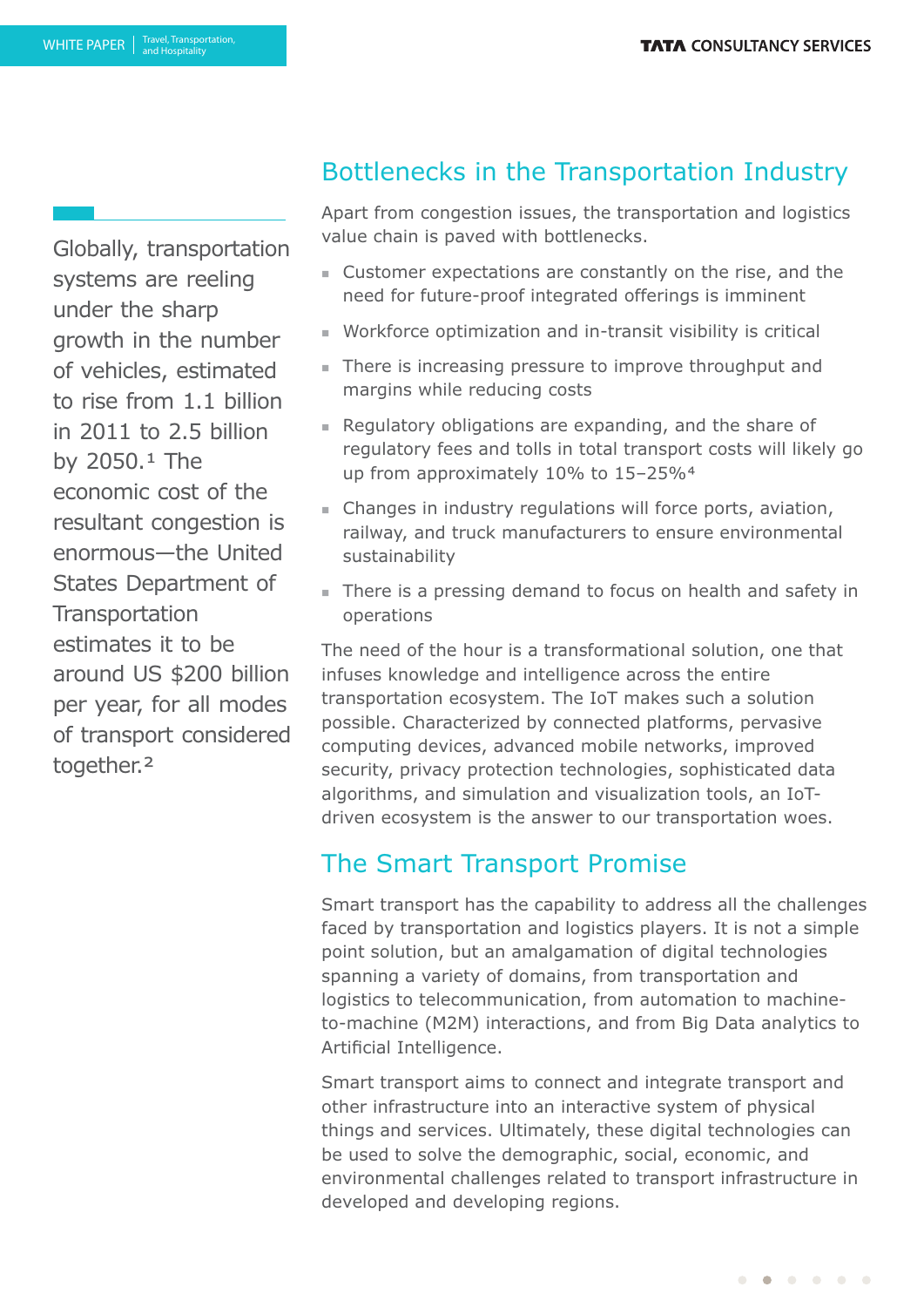### Identifying Key Stakeholders for Collaborative Operations

The key stakeholders in the transportation ecosystem include:

- Business-to-business (B2B) customers
- Third party logistics (3PL) or logistics service providers (LSPs)
- Warehouse and terminal operators of equipment
- Manufacturers or shippers

While transportation and logistics rely on a network of interdependent participants, most of them operate in silos today. The absence of integration implies the lack of end-toend visibility in operations.

Smart transport can address these issues, provided the entire ecosystem shares information, works collaboratively, and implements advanced technology solutions. All members of the ecosystem—customers, providers, operators, and shippers—should be able to access relevant data in real time, and use digital technologies such as mobility, analytics, and augmented reality, to convert data into actionable information, insights, and finally, wisdom.

### The Building Blocks of a Smart Transport Solution

The key building blocks of a smart transport solution have to be mapped to the needs of various stakeholders. These building blocks can be interconnected through the IoT to improve the overall experience.

**E** Smart vehicles

Smart vehicles arguably form the epicenter of an IoT setup in logistics and transportation, with trucks, planes, locomotives, and ships bristling with embedded sensors and processors. This is where most of the conditioning and monitoring take place.

### **Example 3 Smart assets and terminals**

A tremendous amount of intelligence and sensing capability can be embedded in assets and structures of the terminals including:

<sup>n</sup> Mobile assets such as forklifts, yard tractors, container handlers, mobile cranes, and other equipment.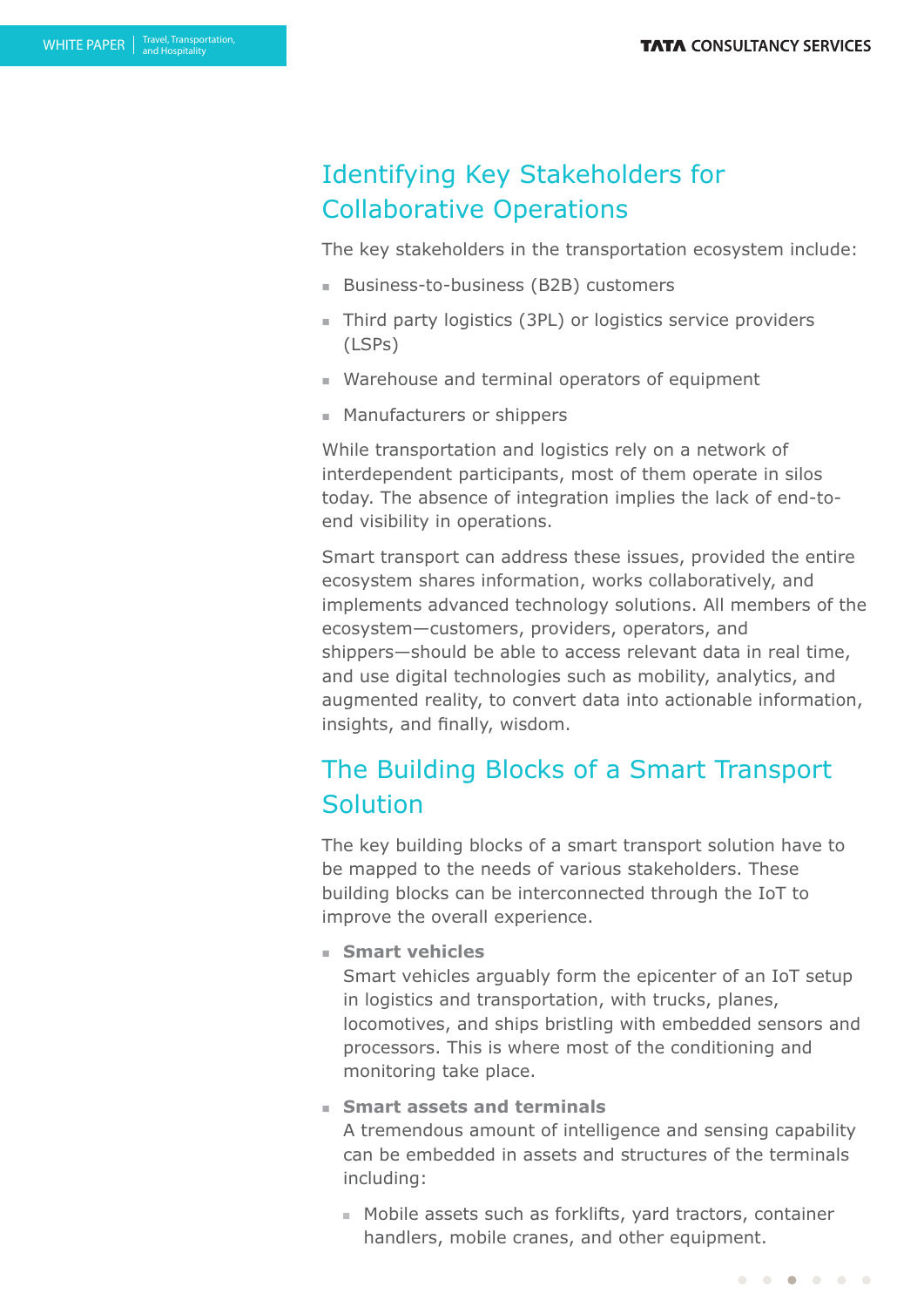- **Example 3** Stationary assets including gantry cranes, conveyor belts, carousels, automated storage, and retrieval systems.
- Terminal structures and ingress or egress points like dock doors, yard entry or exit gates, light poles, floors, pavements, ceilings, and other structures.
- **n** Smart workforce

The use of smart apps and mobile devices like tablets can help truck drivers avoid traffic jams, stress, and delays. In the smart transport paradigm, such application programs will, for instance, allow drivers to pass terminal gates faster because customs and freight document numbers can be transmitted straight to the tablet in their cab.

<sup>n</sup> **Smart planning**

With the IoT, it will be possible to gain actionable insights and use predictive analytics for designing smart transportation business models based on historic data. Smart planning can include capacity sensing, planning and reporting, routing optimization, remote asset management, energy-efficiency management, and proactive fault detection and resolution. It can establish a mechanism of continuous improvement by feeding captured information to the feedback loop, thereby finding newer ways to generate value in the process.

**Example Smart compliance** 

Transportation and logistics companies have to comply with a number of regulatory mandates, which currently involve significant manual effort. A lot of this can be automated in the smart transport scenario.

### How a Smart Transport Solution Will Help

Smart transport promises several direct benefits to both providers and customers, including saving time, and enhanced security, traceability, and protection of cargo. It also has the potential to make a profound impact on the issues faced by transportation networks—congestion, environmental pollution, and accidents. With sensors transmitting data in real time, operations will become safer and more transparent once smart transport becomes a reality. Companies will gain greater visibility on supply chain operations, with updates on the location and movement of physical assets. Driven by real-time data insights, they will be able to reduce their carbon footprint and optimize fuel consumption. By digitizing shipping

For Driver Vehicle Inspection Reports (DVIRs), LSPs can replace the traditional paper-and-pen approach with an IoT solution that combines sensors for real-time data gathering, a mobile app, and predictive analytics to make DVIR inspections smarter and more efficient.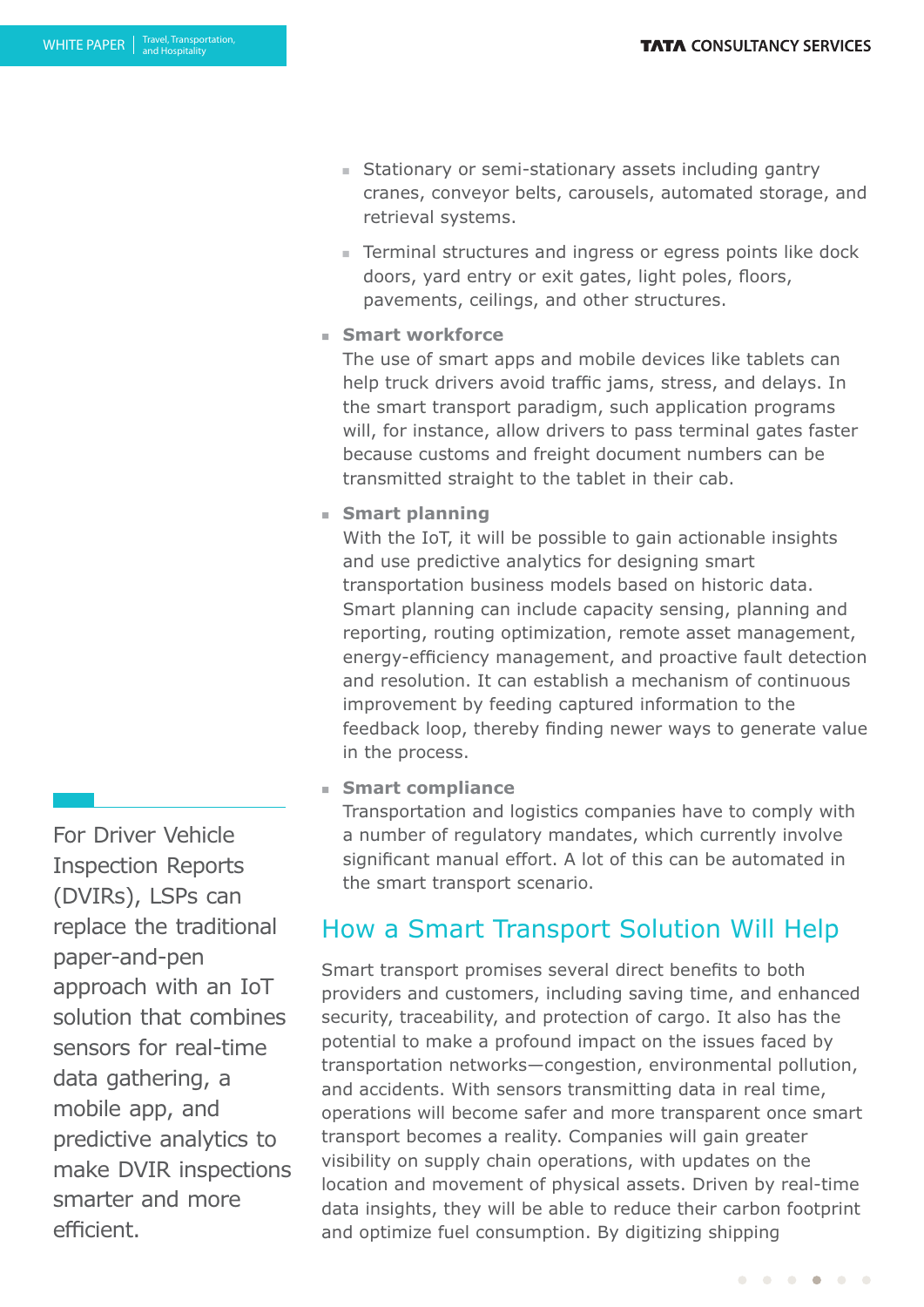According to the International Transport Forum, passenger mobility will increase by a staggering 200–300% and freight activity by 150–250% by 2050.<sup>5</sup>

documentation and establishing a system for advance intimation of shipment delays and re-routing options, congestion can be significantly reduced. Overall, organizations will be able to drive cost-effective operations and enhance performance efficiency.

### Conclusion

With conventional transportation systems struggling to meet current loads, there is a clear need for a reimagined, transformational alternative—a smarter transport solution. This essentially means more intelligent and integrated systems for moving passengers and freight, driven by the IoT.

As the IoT connects different assets and equipment along the transportation supply chain in a meaningful way, it will generate huge amounts of real-time data that can be analyzed to derive useful insights. These will help providers drive operational efficiencies and deploy future-ready infrastructure, while creating customized, dynamic, and automated services for end users.

### References

- [1] International Transport Forum, "Transport Outlook: Seamless Transport for Greener Growth" (2012), accessed January 27, 2016, http://www.internationaltransportforum.org/pub/pdf/12Outlook.pdf
- [2] The White House, "An Economic Analysis of Transportation Infrastructure Investment" (July 2014), accessed January 27, 2016, https://www.whitehouse.gov/sites/default/files/docs/economic\_analysis\_of\_transportation\_inve stments.pdf
- [3] IDC, "Worldwide Internet of Things Forecast Update, 2015-2019" (February 2016), accessed February 27, 2016, http://www.idc.com/
- [4] Automotive World, "Truck Transportation 2030: Impacting the Commercial Vehicle Industry" (March 2013), accessed January 27, 2016, http://www.automotiveworld.com/megatrends-articles/truck-transportation-2030-impactingcommercial-vehicle-industry/
- [5] International Transport Forum, "Transport Outlook: Seamless Transport for Greener Growth" (2012), accessed January 27, 2016, http://www.internationaltransportforum.org/Pub/ pdf/12Outlook.pdf